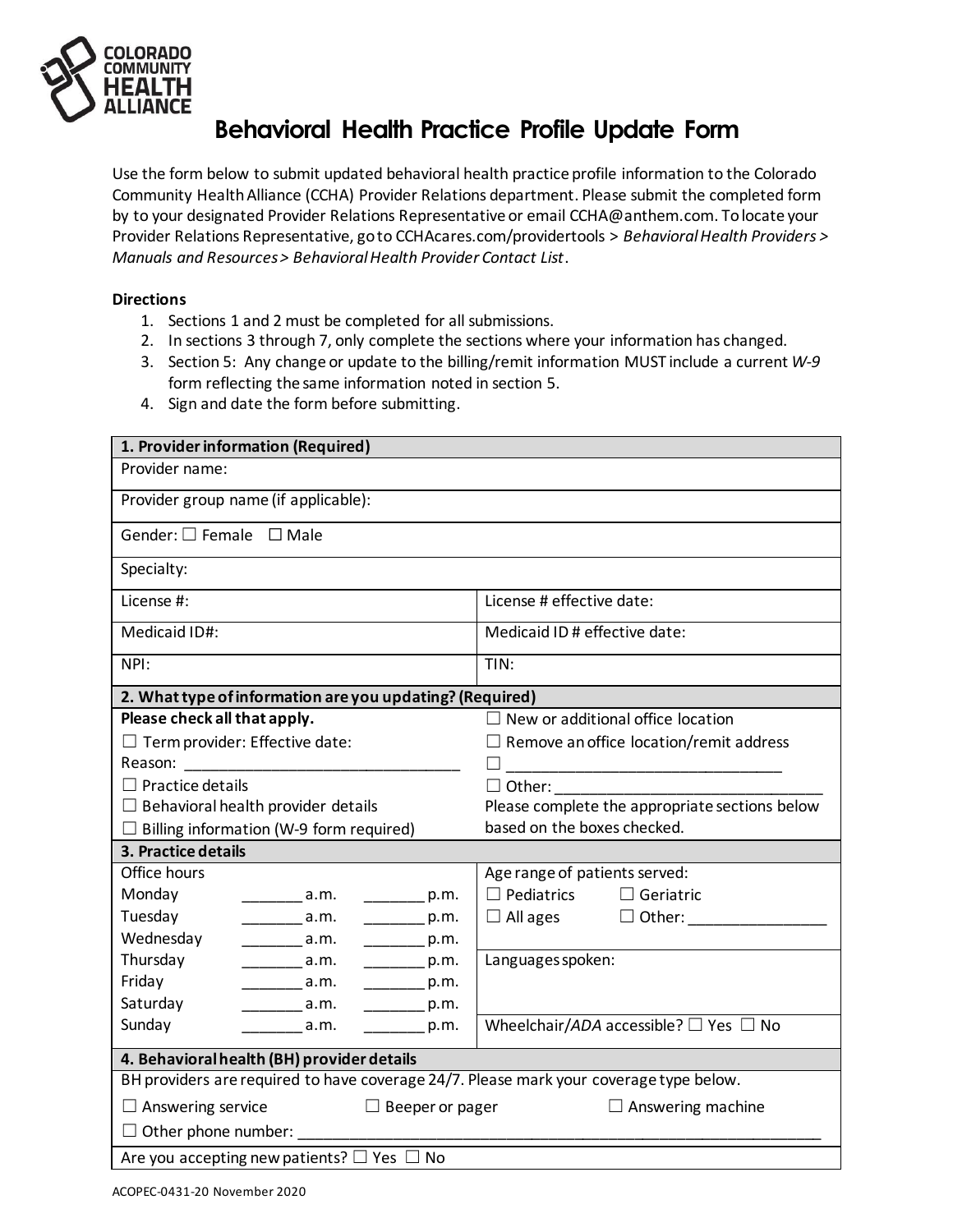| 5. Billing information                                                                                      |                                                       |  |
|-------------------------------------------------------------------------------------------------------------|-------------------------------------------------------|--|
| *Please attach a copy of the current W-9 form for all billing information changes.                          |                                                       |  |
| Effective date of change:                                                                                   |                                                       |  |
| Billing address (City, State, ZIP):                                                                         |                                                       |  |
|                                                                                                             |                                                       |  |
| Billing contact phone number:                                                                               |                                                       |  |
|                                                                                                             |                                                       |  |
| Billing contact fax number:                                                                                 |                                                       |  |
| Billing contact person:                                                                                     |                                                       |  |
| <b>Billing contact Email address:</b>                                                                       |                                                       |  |
| 6. New or additional office location                                                                        |                                                       |  |
| $\Box$ Additional office location<br>$\Box$ New office location                                             |                                                       |  |
| Will this new or additional location be the primary location? $\Box$ Yes $\Box$ No<br>Office location name: |                                                       |  |
|                                                                                                             |                                                       |  |
| Effective date:                                                                                             |                                                       |  |
| Office location address (City, State, ZIP):                                                                 |                                                       |  |
|                                                                                                             |                                                       |  |
|                                                                                                             |                                                       |  |
| Office manager:                                                                                             |                                                       |  |
| Phone number:                                                                                               |                                                       |  |
| Fax number:                                                                                                 |                                                       |  |
| Email address:                                                                                              |                                                       |  |
| Accepting new patients? $\Box$ Yes $\Box$ No                                                                |                                                       |  |
| Office hours                                                                                                | Age range of patients served:                         |  |
| Monday<br>a.m.<br>p.m.                                                                                      | $\Box$ Pediatrics<br>$\Box$ Geriatric                 |  |
| Tuesday<br>a.m.<br>p.m.                                                                                     | $\Box$ All ages<br>$\Box$ Other:                      |  |
| Wednesday<br>$\rule{1em}{0.6em}$ p.m.<br>a.m.                                                               |                                                       |  |
| Thursday<br>$\overline{a.m.}$<br>p.m.                                                                       | Languages spoken:                                     |  |
| Friday<br>$\rule{1em}{0.05em}$ p.m.<br>a.m.                                                                 |                                                       |  |
| Saturday<br>a.m.<br>$\rule{1em}{0.6em}$ p.m.                                                                |                                                       |  |
| Sunday<br>a.m.<br>p.m.                                                                                      | Wheelchair/ADA accessible? $\square$ Yes $\square$ No |  |
| 7. Remove an office location / remit address                                                                |                                                       |  |
| Do you want to remove an office location? $\Box$ Yes $\Box$ No                                              |                                                       |  |
| Do you want to remove a remit address? $\Box$ Yes $\Box$ No                                                 |                                                       |  |
| Office location address:                                                                                    |                                                       |  |
|                                                                                                             |                                                       |  |
|                                                                                                             |                                                       |  |
| <b>Remit Address:</b>                                                                                       |                                                       |  |
|                                                                                                             |                                                       |  |
|                                                                                                             |                                                       |  |